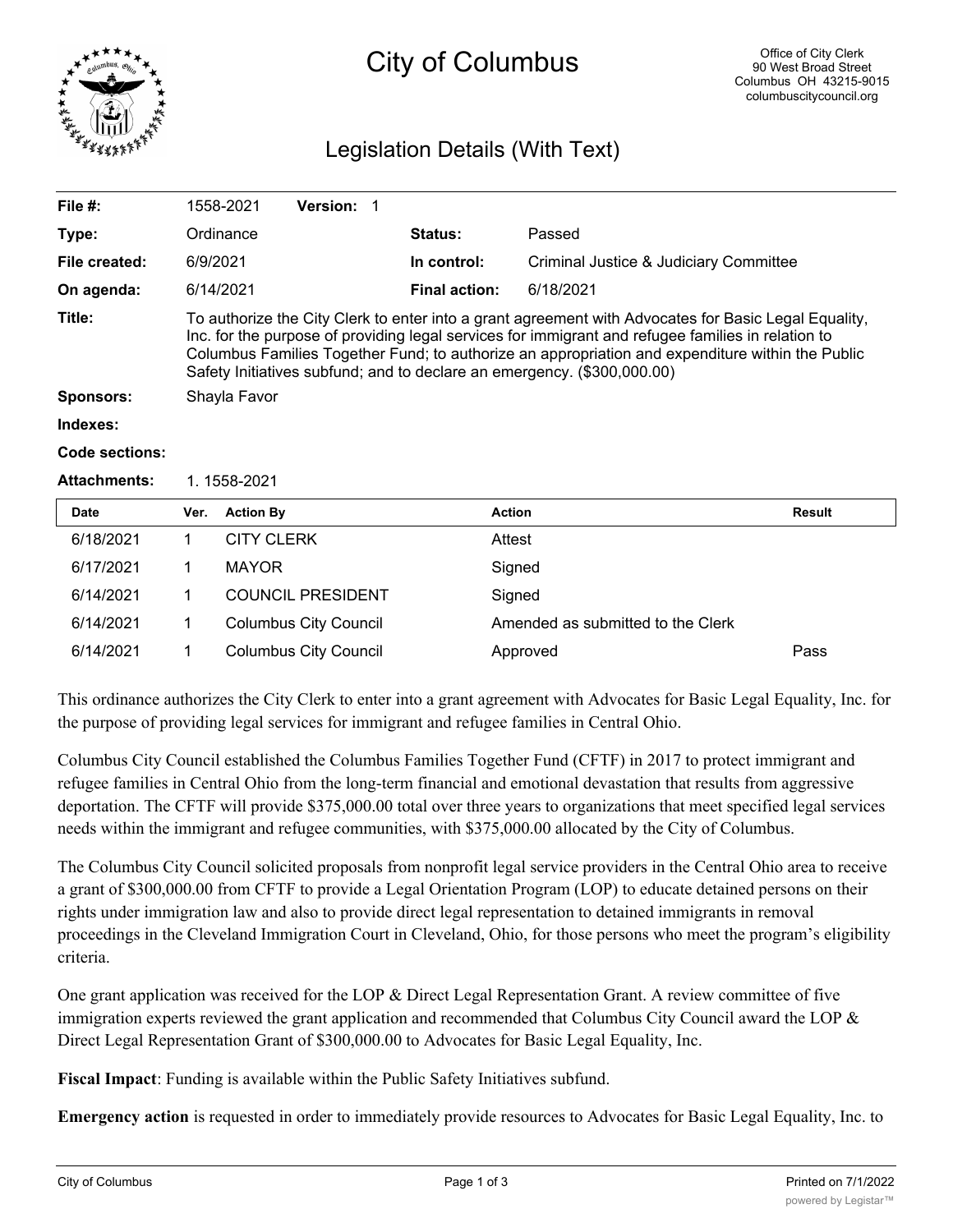avoid any delay in the provision of necessary legal services for the immigrant and refugee communities.

To authorize the City Clerk to enter into a grant agreement with Advocates for Basic Legal Equality, Inc. for the purpose of providing legal services for immigrant and refugee families in relation to Columbus Families Together Fund; to authorize an appropriation and expenditure within the Public Safety Initiatives subfund; and to declare an emergency. (\$300,000.00)

**WHEREAS**, Columbus prides itself on being a diverse city where more than 10 percent of the city's residents are foreign -born, the Somali population is the second largest in the nation, and nearly half of all refugees settled in Ohio are settled in Franklin County; and

**WHEREAS**, aggressive deportation tactics tear deported parents from their children, inducing permanent financial strains on families, placing children into the foster care system, and unnecessarily burdening state and local resources for the long run; and

**WHEREAS**, many immigrants who do not have lawful immigration status nonetheless have meritorious claims to remain in the United States, including asylum, Deferred Action for Childhood Arrivals, cancellation of removal, waivers of unlawful presence, or other legal forms of relief that could prevent deportations and the resulting harms to family members and the Columbus community; and

**WHEREAS**, legal representation is the most decisive factor in the outcome of immigration cases, yet it is woefully out of reach for low-income immigrants in particular; and

**WHEREAS**, Columbus Families Together Fund provides resources to expand access to legal counsel which is critical to immigrant families' ability to navigate the judicial system and effectively plead their case before the immigration court; and

**WHEREAS**, the proposal submitted by Advocates for Basic Legal Equality, Inc. for Columbus Families Together Fund's Legal Orientation Program and Direct Legal Representation grant that was the most comprehensive, was able to be fully implemented in the quickest amount of time, and demonstrated the organizations similar previous experience; and

**WHEREAS**, an emergency exists such that it is immediately necessary to authorize the City Clerk to enter into a grant agreement with Advocates for Basic Legal Equality, Inc. to avoid any delay in the provision of necessary legal services for the immigrant and refugee communities in order to preserve the public peace, property, and health or safety; now, therefore,

### **BE IT ORDAINED BY THE COUNCIL OF THE CITY OF COLUMBUS:**

**SECTION 1.** That the City Clerk is hereby authorized to enter into a grant agreement with Advocates for Basic Legal Equality, Inc. for the purpose of providing legal services for immigrant and refugee families in relation to Columbus Families Together Fund.

**SECTION 2.** That the City Auditor is hereby authorized and directed to appropriate \$300,000.00 in the Public Safety Initiatives subfund, fund 1000, subfund 100016, to Columbus City Council, in Object Class 03 - Contractual Services, per the accounting codes in the attachment to this ordinance.

### **See Attached File: 1558-2021.xls**

**SECTION 3.** That the expenditure of \$300,000.00 or so much thereof as may be needed pursuant to the actions authorized in SECTION 1, is hereby authorized in the Public Safety Initiatives subfund, fund 1000, subfund 100016, in Object Class 03 - Contractual Services, per the accounting codes in the attachment to this ordinance.